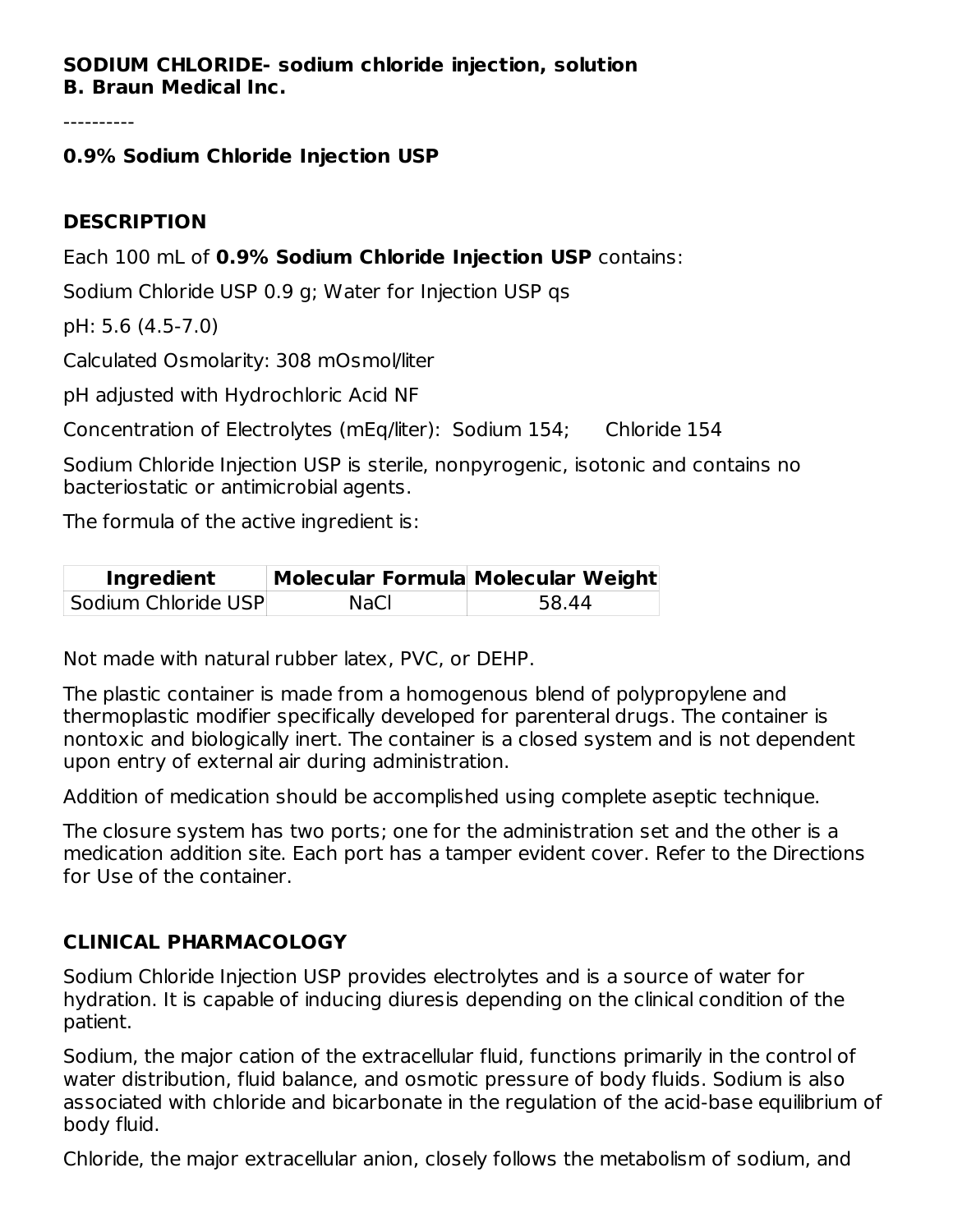changes in the acid-base balance of the body are reflected by changes in the chloride concentration.

## **INDICATIONS AND USAGE**

This intravenous solution is indicated for use in adults and pediatric patients as a source of electrolytes and water for hydration.

0.9% Sodium Chloride Injection USP is indicated for extracellular fluid replacement, treatment of metabolic alkalosis in the presence of fluid loss and mild sodium depletion.

0.9% Sodium Chloride Injection USP is also indicated for use as a priming solution in hemodialysis procedures and may be used to initiate and terminate blood transfusions without hemolyzing red blood cells.

Sodium Chloride Injection USP is also indicated as a pharmaceutic aid and diluent for the infusion of compatible drug additives. Refer to prescribing information accompanying additive drugs.

#### **CONTRAINDICATIONS**

This solution is contraindicated where the administration of sodium or chloride could be clinically detrimental.

#### **WARNINGS**

The administration of intravenous solutions can cause fluid and/or solute overload resulting in dilution of serum electrolyte concentrations, overhydration, congested states or pulmonary edema. The risk of dilutional states is inversely proportional to the electrolyte concentration. The risk of solute overload causing congested states with peripheral and pulmonary edema is directly proportional to the electrolyte concentration.

Solutions containing sodium ions should be used with great care, if at all, in patients with congestive heart failure, severe renal insufficiency, and in clinical states in which there is sodium retention with edema. In patients with diminished renal function, administration of solutions containing sodium ions may result in sodium retention.

Infusion of isotonic (0.9%) sodium chloride during or immediately after surgery may result in excessive sodium retention. Use the patient's circulatory system status as a guide.

#### **PRECAUTIONS**

#### **General**

Clinical evaluation and periodic laboratory determinations are necessary to monitor changes in fluid balance, electrolyte concentrations, and acid-base balance during prolonged parenteral therapy or whenever the condition of the patient warrants such evaluation. Significant deviations from normal concentrations may require tailoring of the electrolyte pattern, in these or alternative solutions.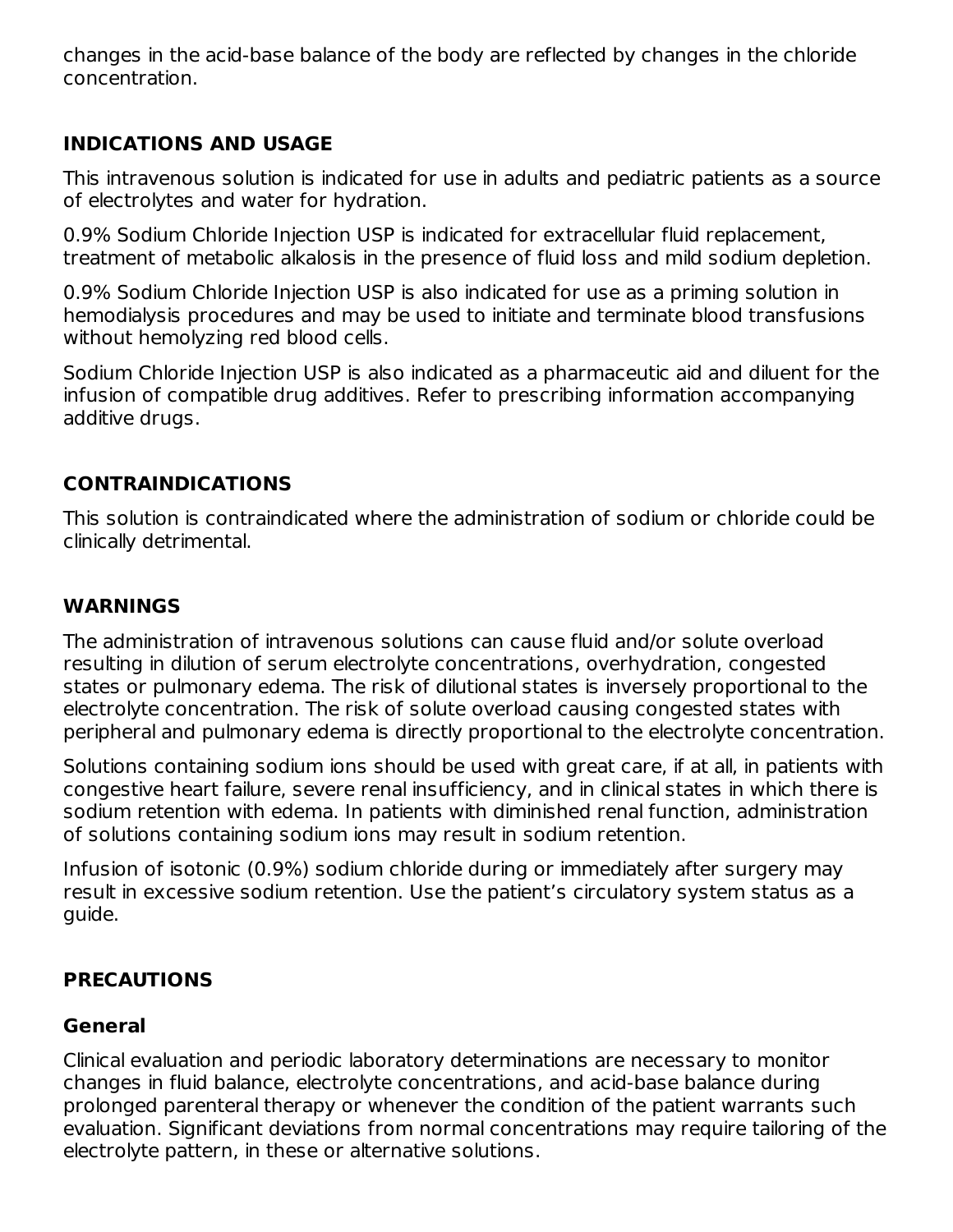This solution should be used with care in patients with hypervolemia, renal insufficiency, urinary tract obstruction, or impending or frank cardiac decompensation.

Extraordinary electrolyte losses such as may occur during protracted nasogastric suction, vomiting, diarrhea or gastrointestinal fistula drainage may necessitate additional electrolyte supplementation. Additional essential electrolytes, minerals and vitamins should be supplied as needed.

Sodium-containing solutions should be administered with caution to patients receiving corticosteroids or corticotropin, or to other salt-retaining patients. Care should be exercised in administering solutions containing sodium to patients with renal or cardiovascular insufficiency, with or without congestive heart failure, particularly if they are postoperative or elderly.

Infusion of more than one liter of isotonic (0.9%) sodium chloride per day may supply more sodium and chloride than normally found in serum, and can exceed normal tolerance, resulting in hypernatremia; this may also cause a loss of bicarbonate ions, resulting in an acidifying effect.

To minimize the risk of possible incompatibilities arising from mixing this solution with other additives that may be prescribed, the final infusate should be inspected for cloudiness or precipitation immediately after mixing, prior to administration and periodically during administration.

Do not use plastic container in series connection.

If administration is controlled by a pumping device, care must be taken to discontinue pumping action before the container runs dry or air embolism may result.

This solution is intended for intravenous administration using sterile equipment. It is recommended that intravenous administration apparatus be replaced at least once every 24 hours.

Use only if solution is clear and container and seals are intact.

## **Carcinogenesis, Mutagenesis, Impairment of Fertility**

Studies with Sodium Chloride Injection USP have not been performed to evaluate carcinogenic potential, mutagenic potential or effects on fertility.

# **Pregnancy**

Teratogenic Effects

Pregnancy Category C. Animal reproduction studies have not been conducted with Sodium Chloride Injection USP. It is also not known whether Sodium Chloride Injection USP can cause fetal harm when administered to a pregnant woman or can affect reproduction capacity. Sodium Chloride Injection USP should be given to a pregnant woman only if clearly needed.

# **Nursing Mothers**

It is not known whether this drug is excreted in human milk. Because many drugs are excreted in human milk, caution should be exercised when Sodium Chloride Injection USP is administered to a nursing woman.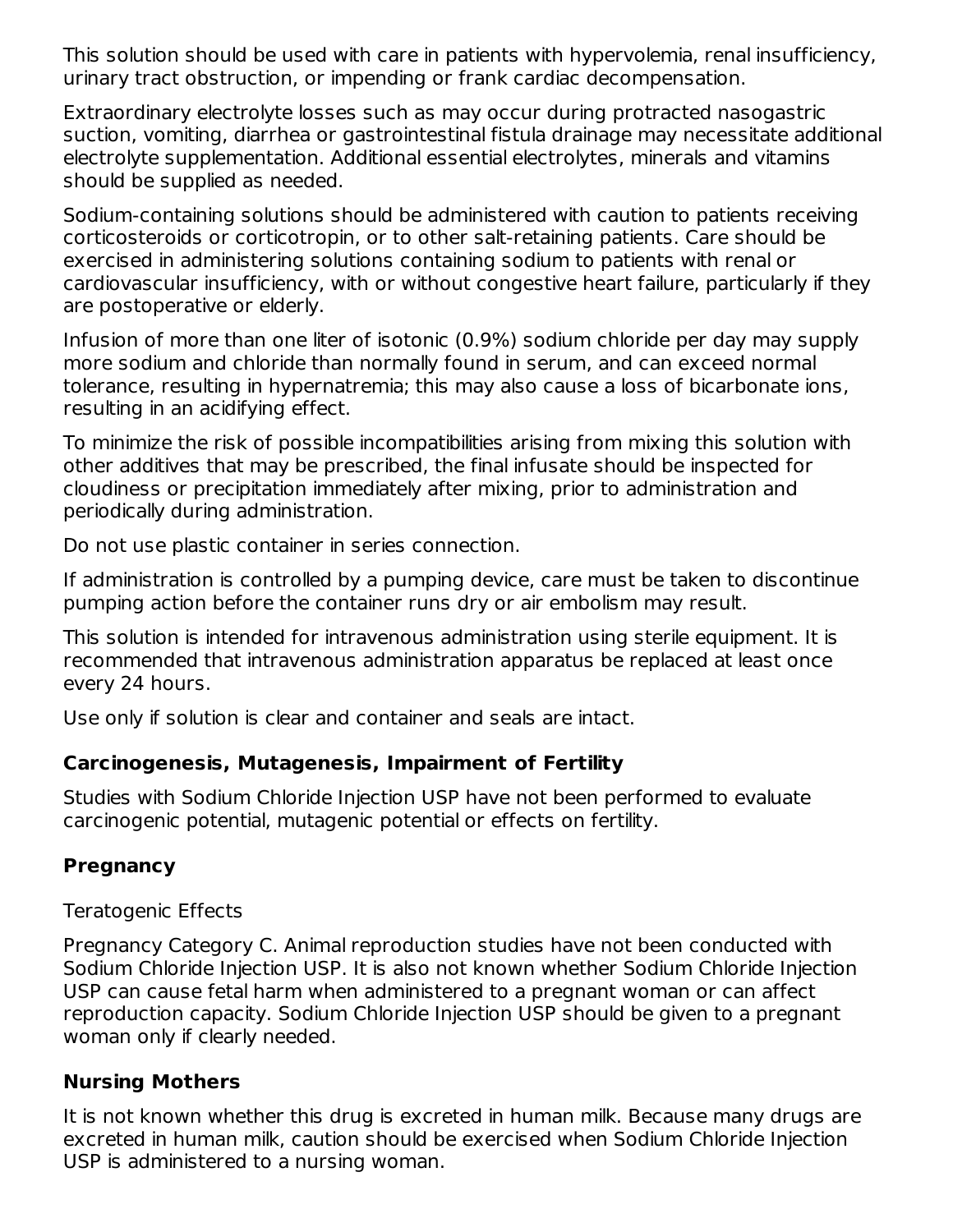#### **Pediatric Use**

Safety and effectiveness of sodium chloride injections in pediatric patients have not been established by adequate and well controlled trials, however, the use of electrolyte solutions in the pediatric population is referenced in the medical literature. The warnings, precautions and adverse reactions identified in the label copy should be observed in the pediatric population.

#### **Geriatric Use**

An evaluation of current literature revealed no clinical experience identifying differences in response between elderly and younger patients. In general, dose selection for an elderly patient should be cautious, usually starting at the low end of the dosing range, reflecting the greater frequency of decreased hepatic, renal, or cardiac function, and of concomitant disease or other drug therapy.

This drug is known to be substantially excreted by the kidney, and the risk of toxic reactions may be greater in patients with impaired renal function. Because elderly patients are more likely to have decreased renal function, care should be taken in dose selection, and it may be useful to monitor renal function.

## **ADVERSE REACTIONS**

Reactions which may occur because of the solution or the technique of administration include febrile response, infection at the site of injection, venous thrombosis or phlebitis extending from the site of injection, extravasation and hypervolemia.

The physician should also be alert to the possibility of adverse reactions to drug additives. Prescribing information for drug additives to be administered in this manner should be consulted.

Symptoms may result from an excess or deficit of one or more of the ions present in the solution; therefore, frequent monitoring of electrolyte levels is essential.

Hypernatremia may be associated with edema and exacerbation of congestive heart failure due to the retention of water, resulting in an expanded extracellular fluid volume.

If infused in large amounts, chloride ions may cause a loss of bicarbonate ions, resulting in an acidifying effect.

If an adverse reaction does occur, discontinue the infusion, evaluate the patient, institute appropriate therapeutic countermeasures, and save the remainder of the fluid for examination if deemed necessary.

## **OVERDOSAGE**

In the event of a fluid or solute overload during parenteral therapy, reevaluate the patient's condition and institute appropriate corrective treatment.

## **DOSAGE AND ADMINISTRATION**

This solution is for intravenous use only.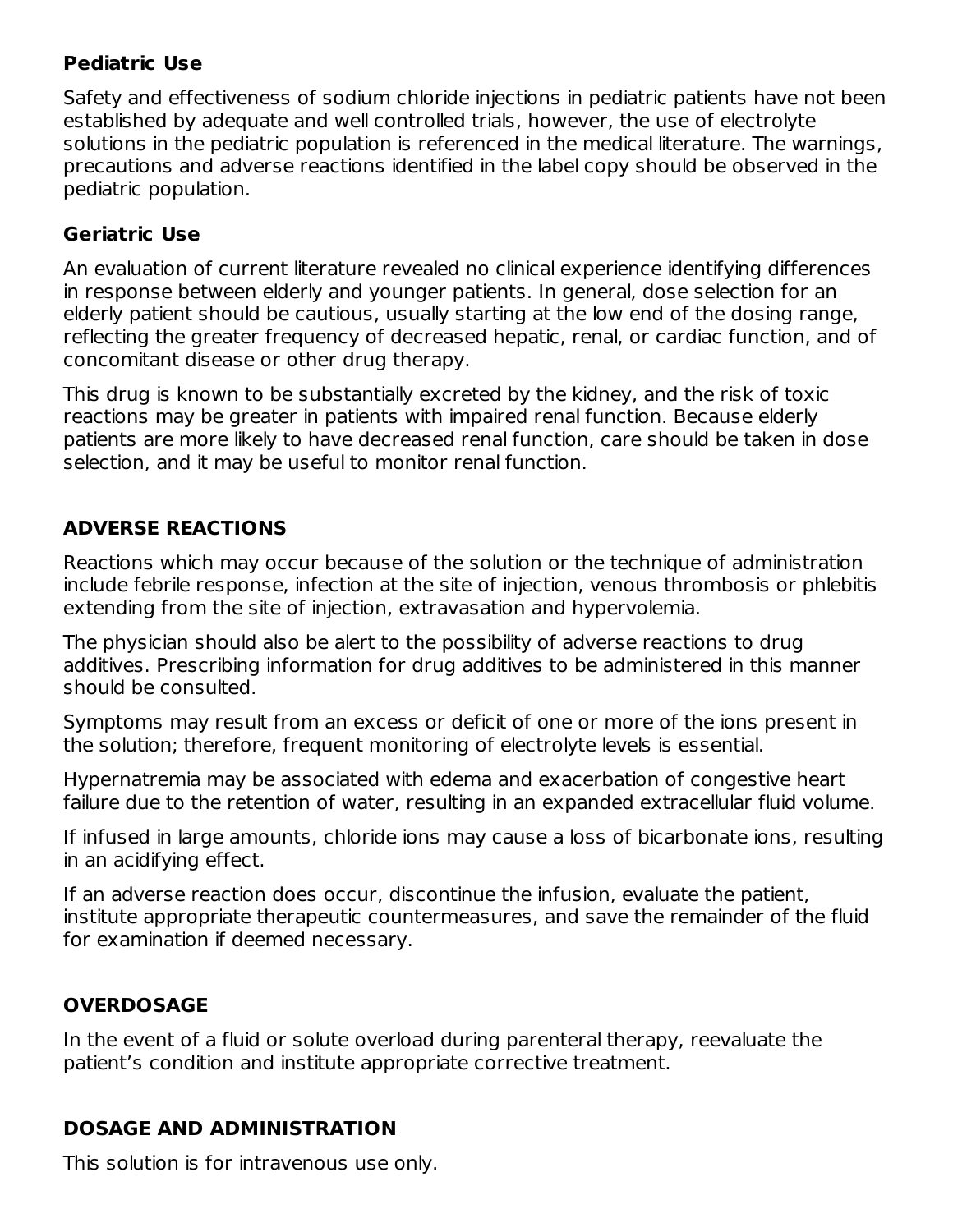Dosage is to be directed by a physician and is dependent upon age, weight, clinical condition of the patient and laboratory determinations. Frequent laboratory determinations and clinical evaluation are essential to monitor changes in blood glucose and electrolyte concentrations, and fluid and electrolyte balance during prolonged parenteral therapy.

In the average adult, daily requirements of sodium and chloride are met by the infusion of one liter of 0.9% sodium chloride (154 mEq each of sodium and chloride).

There is no specific pediatric dose. The dose is dependent on weight, clinical condition and laboratory results. Follow recommendations of appropriate pediatric reference text. (See **PRECAUTIONS, Pediatric Use.**)

Fluid administration should be based on calculated maintenance or replacement fluid requirements for each patient.

0.9% Sodium Chloride Injection USP may also be administered intravascularly as a priming fluid in hemodialysis procedures.

When Sodium Chloride Injection USP is used as a diluent for infusion of compatible drug additives, refer to dosage and administration information accompanying additive drugs.

Some additives may be incompatible. Consult with pharmacist. When introducing additives, use aseptic techniques. Mix thoroughly. Do not store.

Parenteral drug products should be inspected visually for particulate matter and discoloration prior to administration, whenever solution and container permit.

## **HOW SUPPLIED**

Sodium Chloride Injection USP is supplied sterile and nonpyrogenic in Plastic Containers packaged 12 per case.

| NDC                        | REF | <b>Size</b> |
|----------------------------|-----|-------------|
| 0264-7800-09 E8000 1000 mL |     |             |

Exposure of pharmaceutical products to heat should be minimized. Avoid excessive heat. Protect from freezing. It is recommended that the product be stored at room temperature (25°C); however, brief exposure up to 40°C does not adversely affect the product.

#### **Directions for Use of Plastic Container**

**Caution:** Do not use plastic container in series connection.

## **To Open**

Check for minute leaks by squeezing solution container firmly. If leaks are found, discard solution as sterility may be impaired. If supplemental medication is desired, follow directions below before preparing for administration.

**NOTE:** Before use, perform the following checks: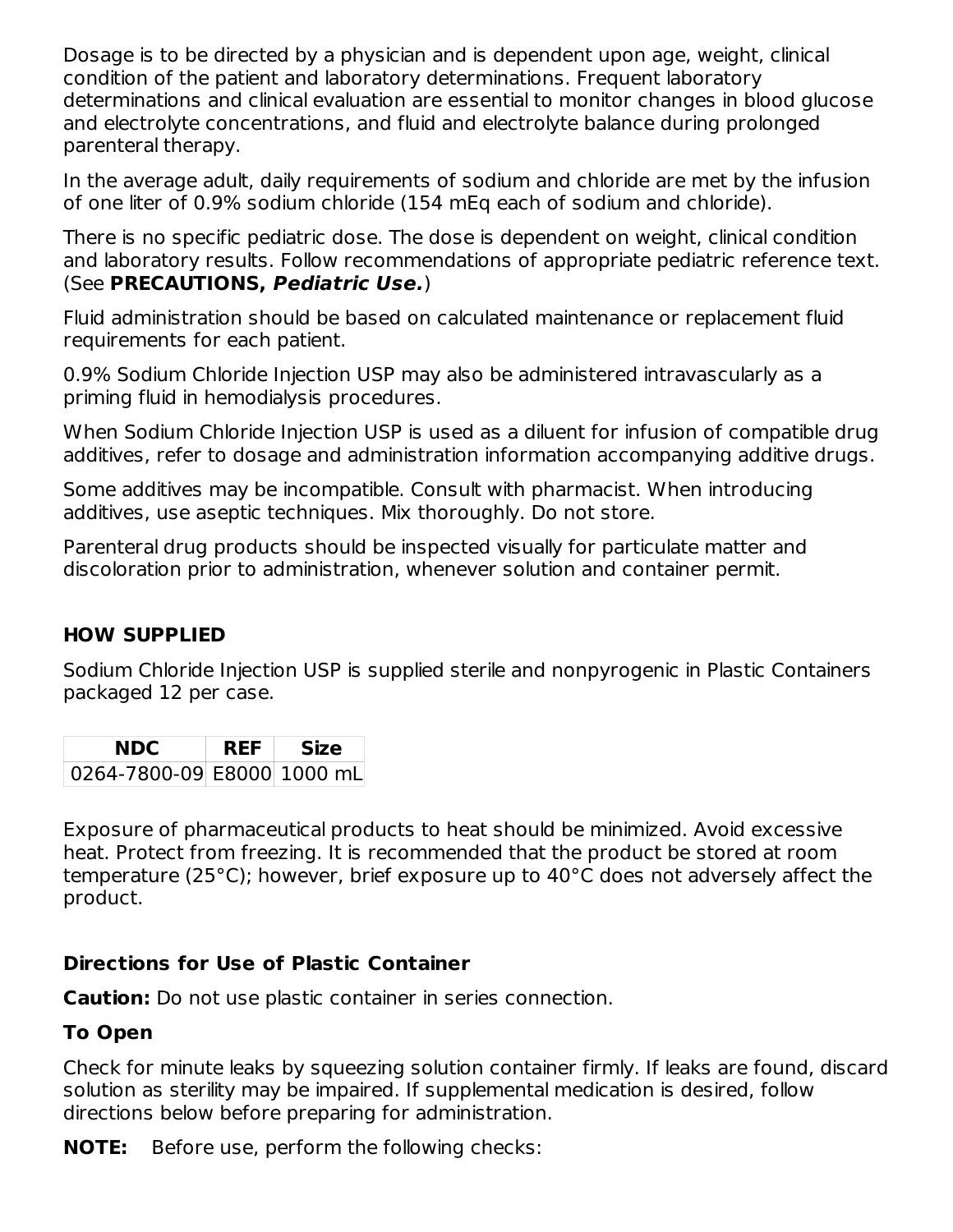Inspect each container. Read the label. Ensure solution is the one ordered and is within the expiration date.

Invert container and carefully inspect the solution in good light for cloudiness, haze, or particulate matter. Any container which is suspect should not be used.

Use only if solution is clear and container and seals are intact.

#### **Preparation for Administration**

- 1. Remove plastic protector from sterile set port at bottom of container.
- 2. Attach administration set. Refer to complete directions accompanying set.

## **To Add Medication**

**Warning:** Some additives may be incompatible.

## **To Add Medication Before Solution Administration**

- 1. Prepare medication site by removing the additive port closure. Swab the exposed medication site before puncturing.
- 2. Using syringe with 18-22 Ga. needle, puncture medication port and inner diaphragm and inject.
- 3. Squeeze and tap ports while ports are upright and mix solution and medication thoroughly.

## **To Add Medication During Solution Administration**

- 1. Close clamp on the set.
- 2. Prepare medication site by removing the additive port closure. Swab the exposed medication site before puncturing.
- 3. Using syringe with 18-22 Ga. needle of appropriate length (at least 5/8 inch), puncture resealable medication port and inner diaphragm and inject.
- 4. Remove container from IV pole and/or turn to an upright position.
- 5. Evacuate both ports by tapping and squeezing them while container is in the upright position.
- 6. Mix solution and medication thoroughly.
- 7. Return container to in use position and continue administration.

Initiated: January 2014

LD-436-2 Y36-002-859

Package Insert

Rx only

## **B. Braun Medical Inc.**

Irvine, CA 92614-5895 USA 1-800-227-2862 www.bbraun.com Made in USA

# **PRINCIPAL DISPLAY PANEL**

**0.9% Sodium Chloride Injection USP**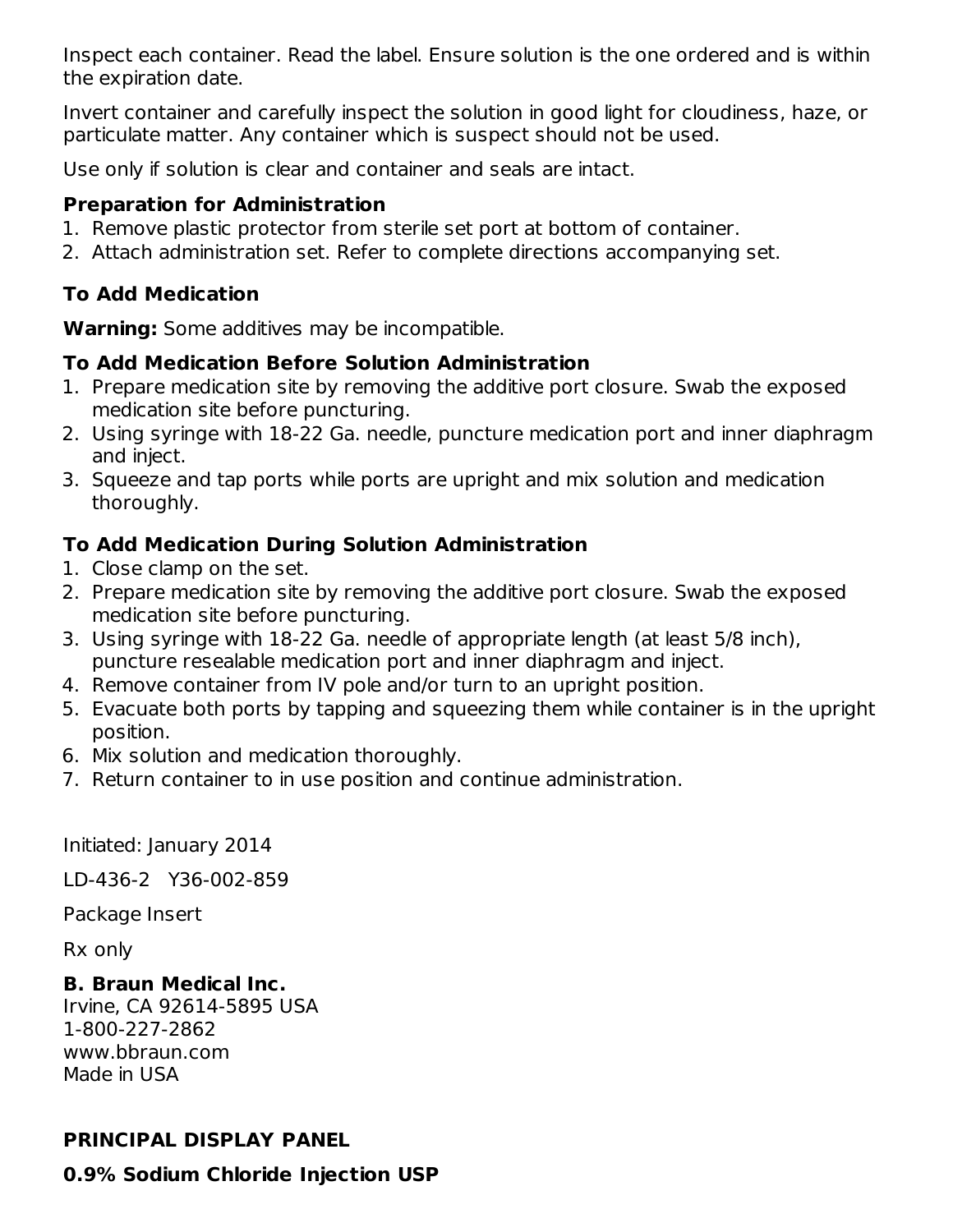REF E8000 NDC 0264-7800-09

#### **1000 mL**

Each 100 mL contains: Sodium Chloride USP 0.9 g Water for Injection USP qs

pH adjusted with HCl NF pH: 5.6 (4.5-7.0)

Calc. Osmolarity: 308 mOsmol/liter Electrolytes (mEq/liter):  $Na^+$  154 Cl 154 Sterile. Single dose container. For intravenous use only.

**WARNINGS:** Some additives may be incompatible. Consult with pharmacist. When introducing additives, use aseptic techniques. Mix thoroughly. Do not store.

Recommended Storage: Room temperature (25°C). Avoid excessive heat. Protect from freezing. See Package Insert.

Use only if solution is clear and container and seals are intact.

Not made with natural rubber latex, DEHP, or PVC.

Rx only

#### **B. Braun Medical Inc.**

Irvine, CA 92614-5895 USA 1-800-227-2862 www.bbraun.com Made in USA

Y38-000-059 LD-362-6

ADD SET

EXP LOT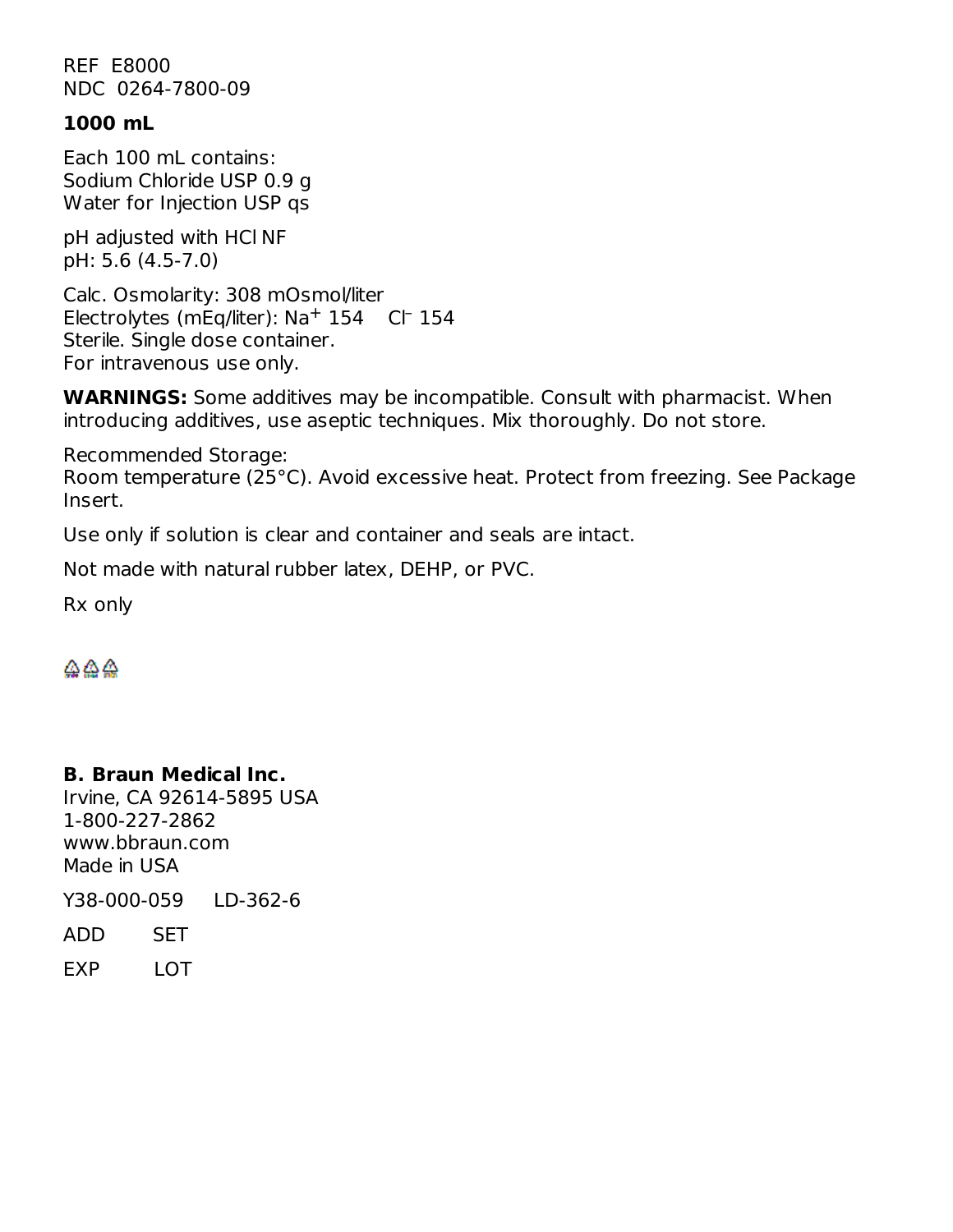# 0.9% Sodium Chloride **Injection USP**



# **SODIUM CHLORIDE**

sodium chloride injection, solution